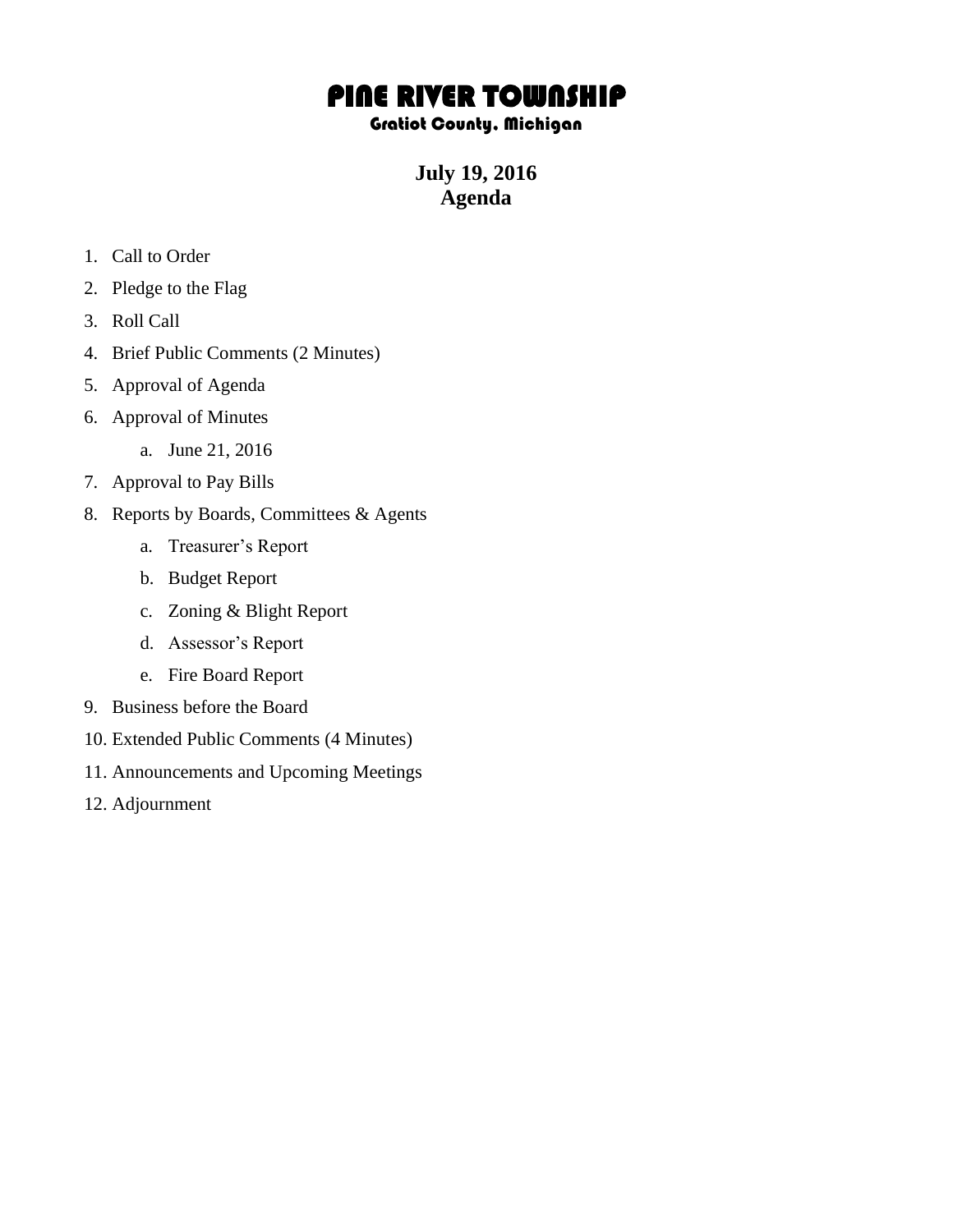## **MINUTES OF THE PINE RIVER TOWNSHIP BOARD MONTHLY MEETING July 19, 2016**

- 1. The regular monthly meeting of the Pine River Township Board was called to order at 7:00 pm by Supervisor Beeson at the Township Hall.
- 2. Pledge the flag: The board and the public said the pledge to the flag.
- 3. Roll Call: Moeggenborg: present, Rademacher: present, Baker: present, Best: present, Beeson: present. All board members present.
- 4. Brief Public comments (2 minutes): Yvette Clark was asking for support for her bid to be elected County Clerk.
- 5. Approve the Agenda: Motion by Moeggenborg: second by Best: to approve the revised Agenda (added 9 a. & 9 b.) as presented. All board members approved. Motion carried 5-0.
- 6. Approve the Minutes:

Motion by Best: second by Moeggenborg: to approve the Regular Meeting Minutes of June21, 2016. All board members approved. Motion carried 5-0.

- 7. Approval to Pay Bills: Motion made by Moeggenborg: second by Baker: to pay bills as presented in the amount of \$ 24,821.39. All board members approved. Motion carried 5-0.
- 8. Reports by Boards, Committees & Agents
	- a. Treasurers Report Discussion; report placed on file.
	- b. Budget Report Discussion: report placed on file.
	- c. Zoning & Blight Officer Discussion: report placed on file
	- d. Assessor Report Discussion
	- e. Fire Services Discussion update on new Fire Hall Matt Gulick gave an update on the Sumner – Seville Rescue runs for Pine River Township year to date along with the need to buy a better response / rescue vehicle. He will schedule a future meeting to include the (4) Supervisors from Sumner, Seville, Arcada, & Pine River to discuss.
- 9. Business before the Board

a. Section 36 of Pine River Township for Master Plan

Motion by Moeggenborg: second by Baker: to spend up to \$600 to hire Heather Seyfarth to draft a section of the Master Plan for section 36 in Pine River Township. All board members approved. Motion carried 5-0.

b. Petticoat Junction – cooking grease problem

The lack of a grease trap and / or other measures to handle / treat the grease generated at Petticoat Junction Restaurant has caused the Township to spend unanticipated dollars. The Township Board has approved sending these invoices for Services Rendered and paid by the Township to the Township Attorney (William Fahey) so they can be sent to the appropriate parties for reimbursement.